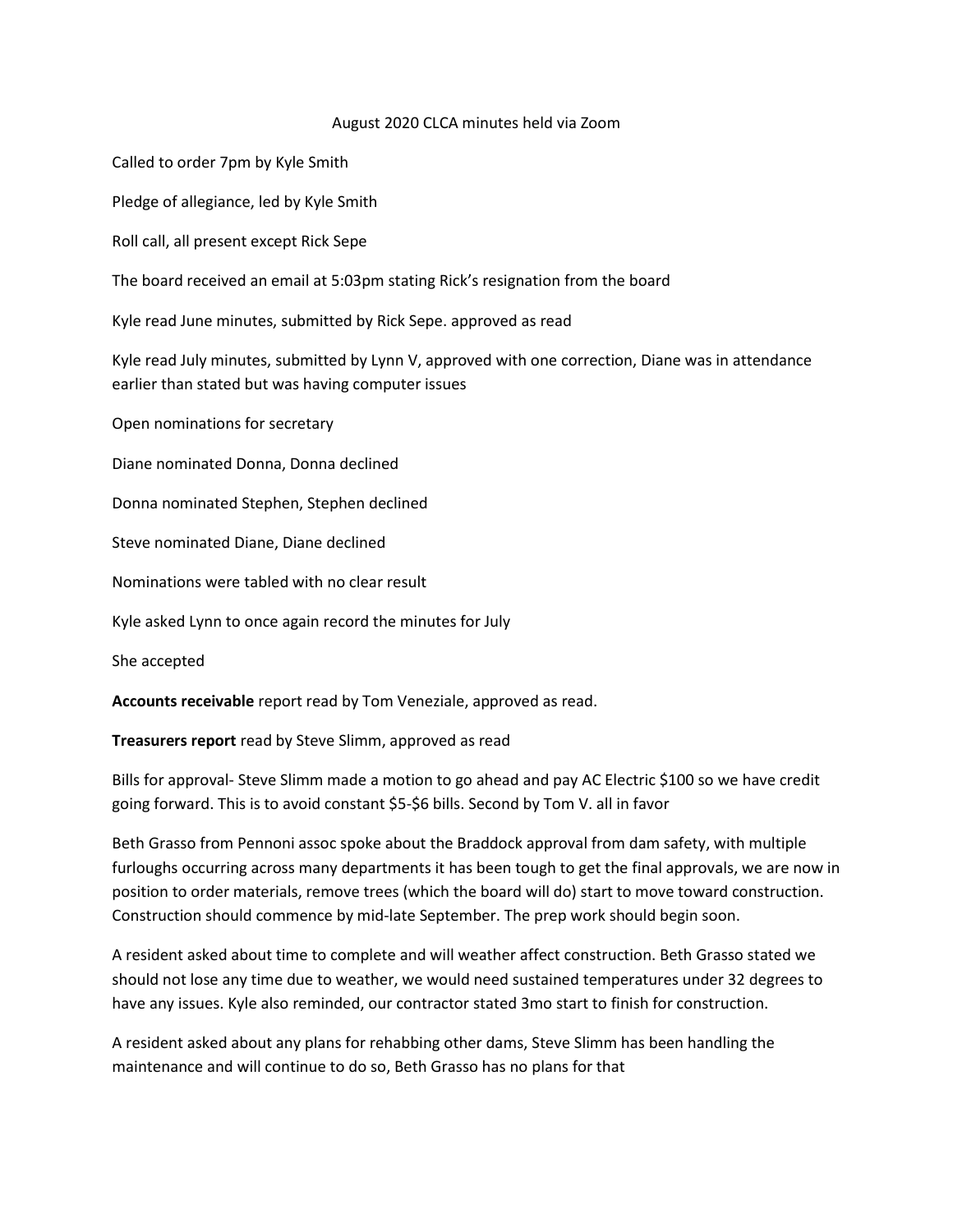Beth Grasso also reminded the board to have the dams inspected every three years, the board believes we are exempt while construction and rehab of the dams takes place, more research on this topic will happen to ensure we are staying up to date

### **Committee Reports**:

**Dams/Grounds**-Josh Anderson stated the prep for upcoming storms and relayed how a few boards were removed in anticipation of the additional water load

**Welcome**-Katherine nodolski-has a list of new residents, of the original 100 welcome bags she only has 20 left, Steve requested more from Donna, Donna will get more

**Fundraising**- Diane/Donna- nothing new, keep exploring new ways of raising money

**Presidents report**-Kyle Smith- spoke about the need for everyone to help clean up the neighborhood. We all can do a small part to help our area. I will not ask the board to spend money on someone to come clean up our area, maybe more trashcans are needed. Perhaps trail cameras to cath license plates of cars trespassing. Election for all three tiers, resume submission by 8/15. Email information to [ksmith@collingslakes.org.](about:blank)

### **Old business**- none

### **New Business**-

Donna Sutts spoke about the classes available to board members so we can abide by any new laws pertaining to our board. Steve Slimm is going to get more information on this. Kyle asked Steve if a video copy of the meeting covers the Radburn Laws. He will find out

Kyle spoke of the Radburn law which states the unapproved meeting minutes must be posted 7-10 days after the meeting.

Kyle spoke how a recording of July's meeting was sent to Rick Sepe (then secretary) and Stephen Naegele immediately after the meeting, for Stephen to post to our webpage, for Rick to record the minutes. Rick never completed the July minutes so Lynn Veneziale viewed the meeting and recorded our minutes for July.

### **Trustees reports**

Donna- none

Diane- none

Tom- none

Stephen- if you submit newsletter submission, only do so once, you will be added to the list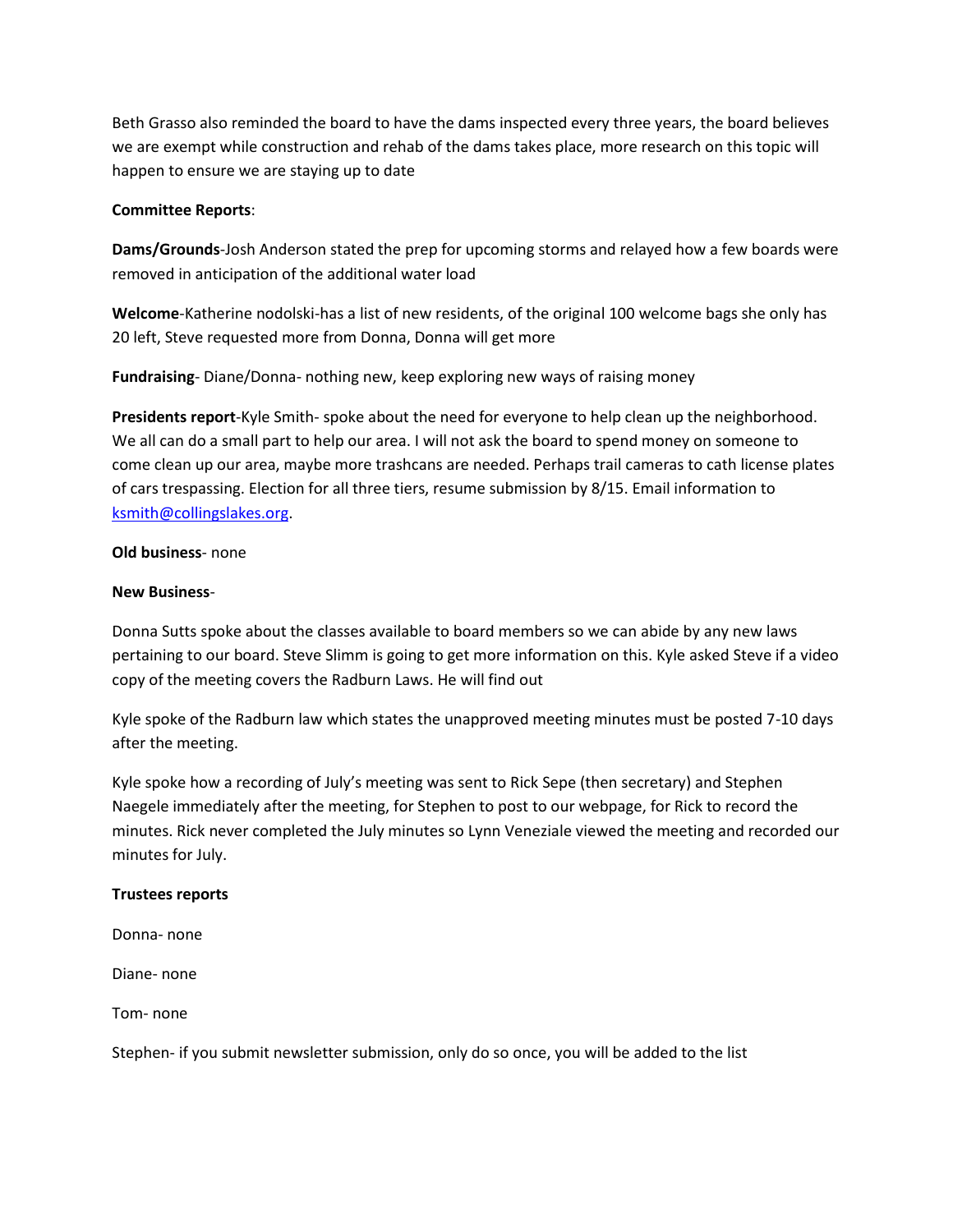Steve- asked Stephen if there is a way to blind copy all the emails so people don't see all the addresses, Kyle will work with Stephen to get this right

### **Meeting open to public:**

Resident asked about a possible gate to stop the trespassers, discussion ensued, the board will look into this down the line. Maybe security cameras or motion activated lights could help

Resident spoke about the trespassers on atv's and other vehicles driving every weekend, she spoke about a vehicle which got stuck on the topless dam and how it is listed as a paper street on google maps. She also questioned the safety of the barriers put in place to keep people out. These barriers were not installed by CLCA

Annamarie L spoke about the sign she donated which held the meeting info. It is chained to a sign at  $1<sup>st</sup>$ beach and will have important info about upcoming events. Kyle asked her to post about the election, he will follow up with her

Diane R spoke about the access from 54 to Lake George drive and how that was used as a main thoroughfare when the bridge was out, if we are going to stop the tresspassers we will need to look at that access as well.

Kyle stated that the September meeting will be on 9/21/20 due to the Labor day holiday, schedule was made in the beginning of the year so we will honor that in hopes of being able to have an in person meeting. If not Zoom on 9/21/20

Meeting adjourned 8:26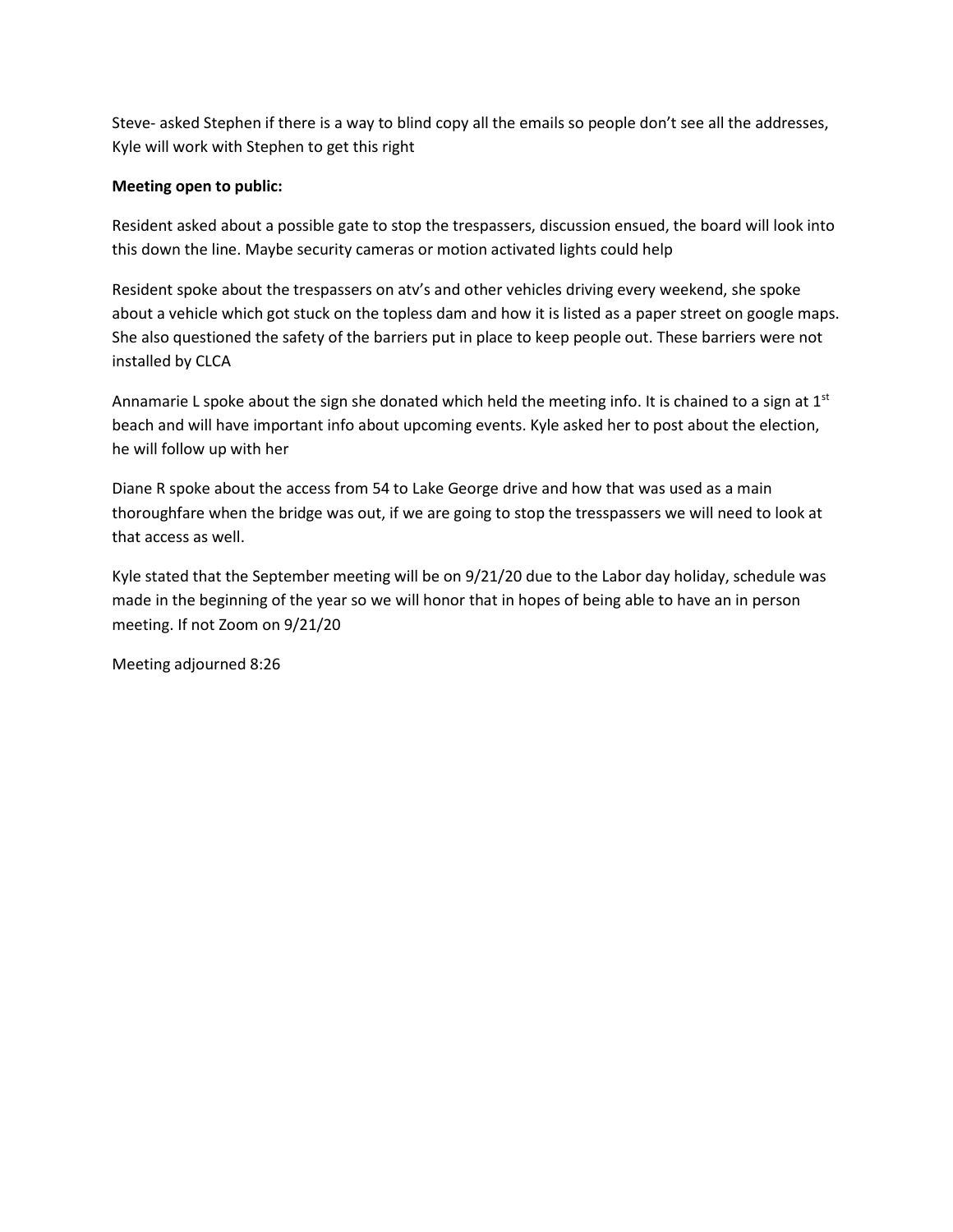10:45 AM 08/02/20 **Cash Basis** 

# **Collings Lakes Civic Association** Profit & Loss **July 2020**

|                                                        | <b>Jul 20</b>             |
|--------------------------------------------------------|---------------------------|
| <b>Ordinary Income/Expense</b>                         |                           |
| Income<br>2020 SPECIAL ASSESSM                         | 256.63                    |
| <b>NEW RESIDENT SET UP F</b>                           | 200.00                    |
| <b>ASSOCIATION FEE</b>                                 | 3,611.87                  |
| <b>TIER 2 ASSOCIATION FEE</b>                          | 1,619.45                  |
| <b>TIER 3 ASSOCIATION FEE</b>                          | 340.33                    |
| <b>TIER 1 ASSOCIATION FEE</b><br><b>TIER 1 DAM FEE</b> | 704.90<br>3,101.16        |
| <b>TIER 2 DAM FEE</b>                                  | 9,601.56                  |
| <b>TIER 3 DAM FEE</b>                                  | 1,527.96                  |
| <b>OTHER INCOME</b>                                    |                           |
| <b>INTEREST INCOME</b>                                 | 182.29                    |
| <b>Total OTHER INCOME</b>                              | 182.29                    |
| <b>Total Income</b>                                    | 21,146.15                 |
| <b>Net Ordinary Income</b>                             | 21,146.15                 |
| <b>Net Income</b>                                      | 21,146.15                 |
| Legal Fees-<br>Late Fees-                              | 822,564.61                |
|                                                        | 3,100.29<br>$\mathcal{S}$ |
| 10t                                                    | 9149,91134                |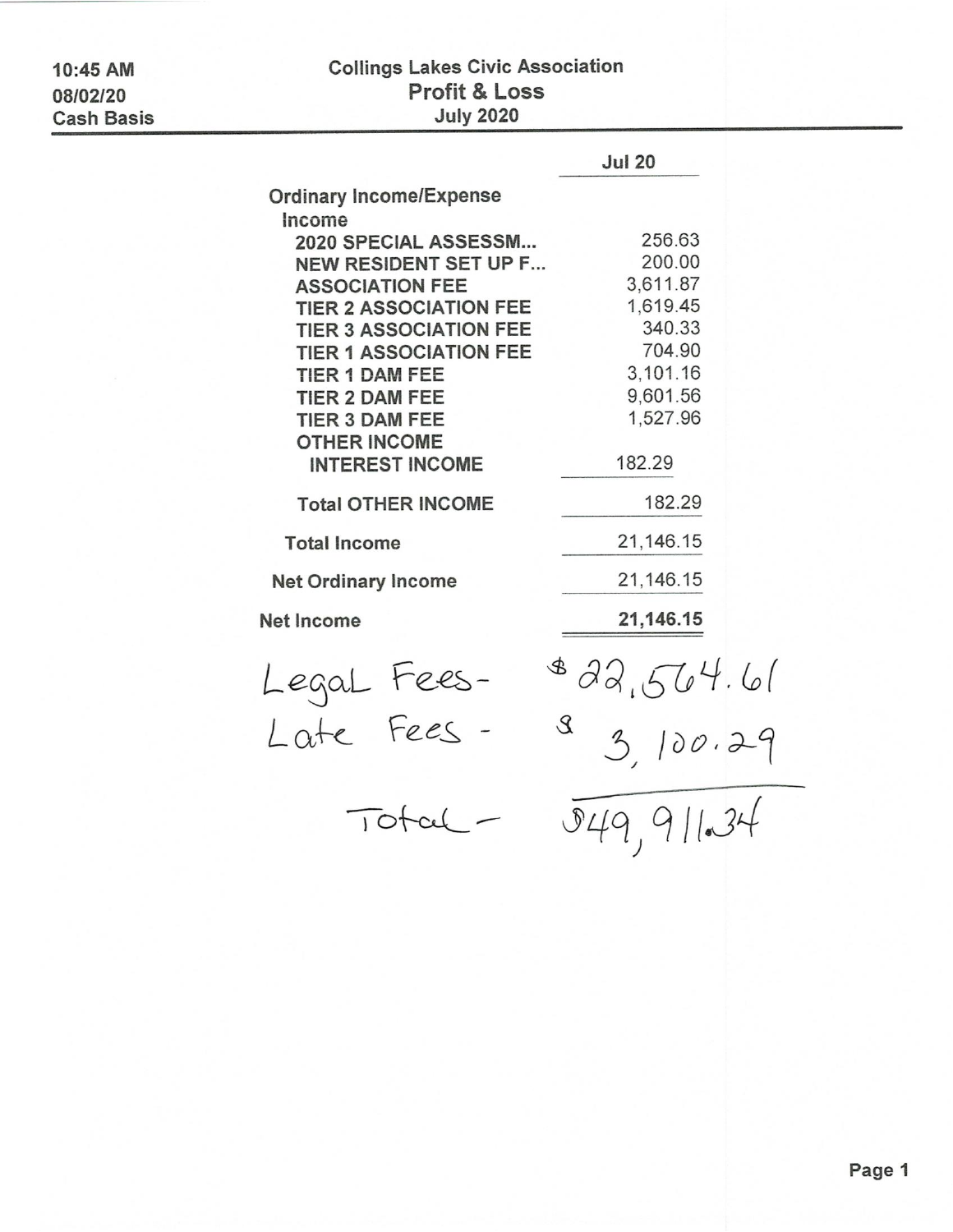10:47 AM 08/02/20

**Collings Lakes Civic Association** Transaction List by Vendor

| Type                          | Date       | Num        | <b>Memo</b> |                       |          | Account Cir Split Amount |                      |  |
|-------------------------------|------------|------------|-------------|-----------------------|----------|--------------------------|----------------------|--|
| Bonnie L Slimm                |            |            |             |                       |          |                          |                      |  |
| Bill                          | 07/08/2020 | 1547       |             | ACCOUNTS P            |          | <b>SUPPLIES</b>          | $-129.20$            |  |
| .Bill Pmt - Check 07/08/2020  |            | 1547       |             | TD OPERATIN X ACCOUNT |          |                          | $-129.20$            |  |
| Bill                          | 07/13/2020 | 105        |             | ACCOUNTS P            |          | DAM REP                  | $-27.23$             |  |
| <b>COURT OFFICER MILLER</b>   |            |            |             |                       |          |                          |                      |  |
| Bill                          | 07/24/2020 | 1550       |             | <b>ACCOUNTS P</b>     |          | LEGAL FE                 | $-231.69$            |  |
| Bill Pmt - Check 07/24/2020   |            | 1550       |             | TD OPERATIN           |          | ACCOUNT                  | $-231.69$            |  |
| HILL WALLACK                  |            |            |             |                       |          |                          | -17,951.95 $50(150)$ |  |
| Bill                          | 07/01/2020 | 1544       |             | <b>ACCOUNTS P</b>     |          | LEGAL FE                 |                      |  |
| Bill Pmt - Check 07/01/2020   |            | 1544       |             | TD OPERATIN X ACCOUNT |          |                          | $-17,951.95$         |  |
| Bill                          | 07/24/2020 | 1549       |             | ACCOUNTS P            |          | <b>LEGAL FE</b>          | $-8,198.05$          |  |
| Bill Pmt - Check 07/24/2020   |            | 1549       |             | TD OPERATIN X ACCOUNT |          |                          | $-8,198.05$          |  |
| <b>INTUIT CC FEE</b>          |            |            |             |                       |          |                          |                      |  |
| Bill                          | 07/28/2020 | <b>ACH</b> |             | ACCOUNTS P            |          | MERCHA                   | $-3.95$              |  |
| <b>JERSEY GREEN LAWN CARE</b> |            |            |             |                       |          |                          |                      |  |
| Bill                          | 07/18/2020 | 1548       |             | GRASS C ACCOUNTS P    |          | BEACH M                  | $-1,300.00$          |  |
| Bill Pmt - Check 07/18/2020   |            | 1548       | GRASS C     | TD OPERATIN           |          | ACCOUNT                  | $-1,300.00$          |  |
| <b>KATHERINE NODOLSKI</b>     |            |            |             |                       |          |                          |                      |  |
| <b>Bill</b>                   | 07/24/2020 | 1551       |             | ACCOUNTS P PRINTING   |          |                          | $-9.64$              |  |
| Bill Pmt - Check 07/24/2020   |            | 1551       |             | TD OPERATIN X         |          | ACCOUNT                  | $-9.64$              |  |
| Lynn Veneziale                |            |            |             |                       |          |                          |                      |  |
| <b>Bill</b>                   | 07/07/2020 | 1546       |             | ACCOUNTS P            |          | ACCOUNT                  | $-1,000.00$          |  |
| Bill Pmt - Check 07/07/2020   |            | 1546       |             | TD OPERATIN           | $\times$ | ACCOUNT                  | $-1,000.00$          |  |
| <b>PENNONI ASSOCIATES</b>     |            |            |             |                       |          |                          |                      |  |
| Bill                          | 07/07/2020 | 1545       |             | ACCOUNTS P            |          | DAMS EN                  | $-13,098.24$         |  |
| Bill Pmt - Check 07/07/2020   |            | 1545       |             | TD OPERATIN X         |          | ACCOUNT                  | $-13,098.24$         |  |
|                               |            |            |             |                       |          |                          |                      |  |

 $ToteQ - 64,718.26$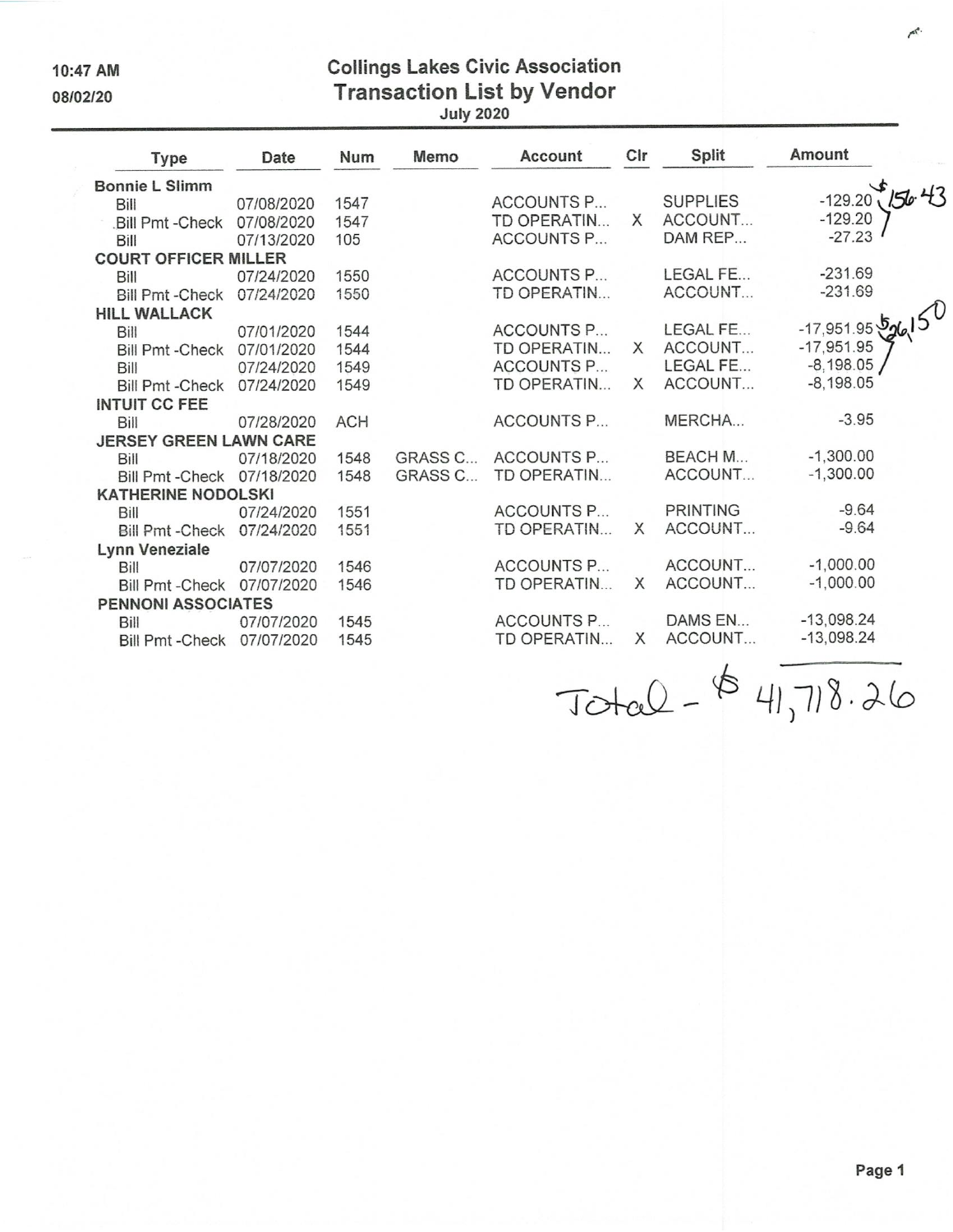## CLCA ACCOUNT BALANCES AS OF 7/31/20

| <b>TOTAL:</b>           | \$782,199.73 |
|-------------------------|--------------|
| DAMS:                   | \$701,252.98 |
| <b>MONEY MARKET:</b>    | \$24,506.05  |
| <b>GAMES OF CHANCE:</b> | \$1,888.42   |
| CHECKING:               | \$54,552.28  |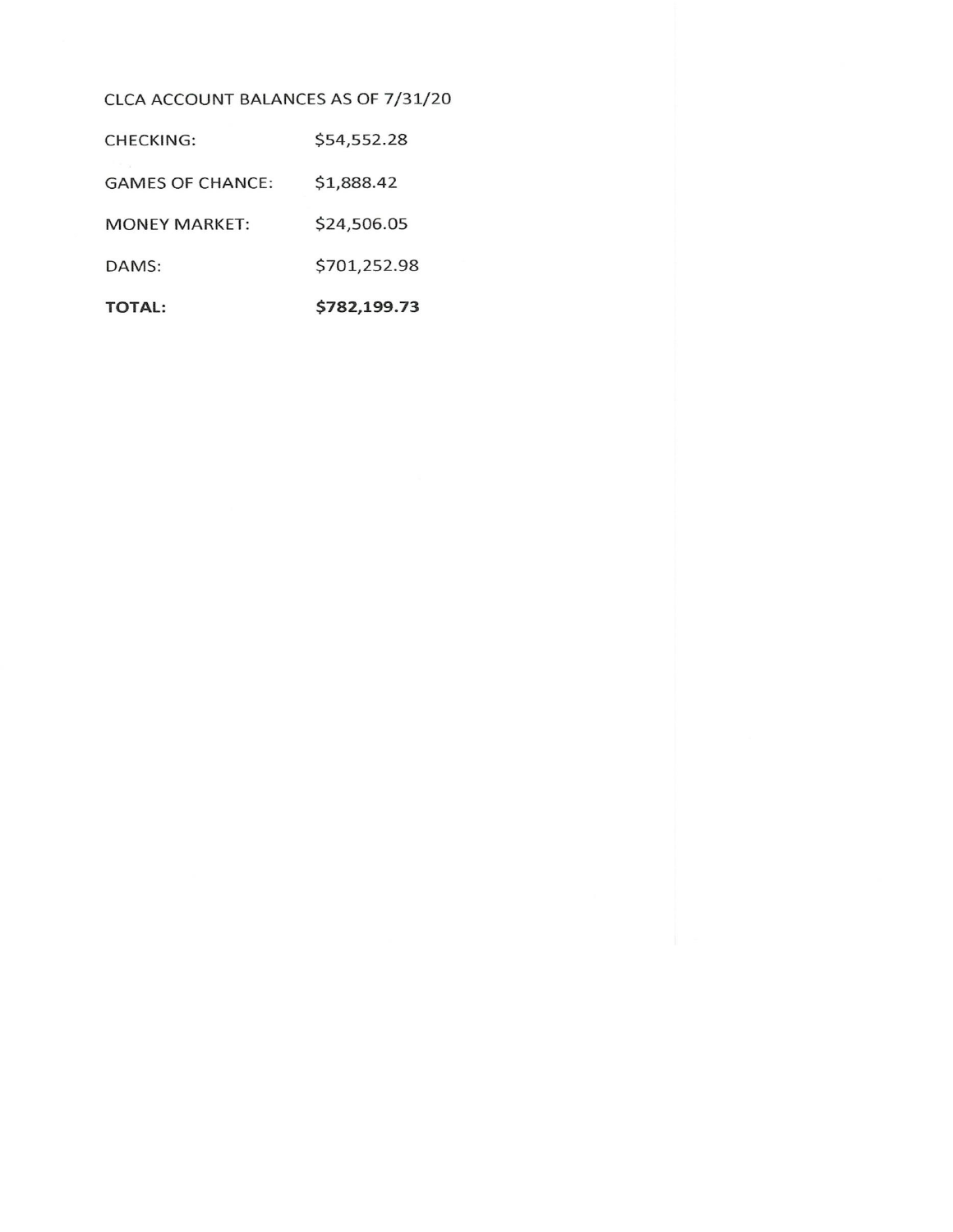## AS OF 7/31/20 (residents paid in full is 75%)

## 2019 COLLECTIONS (also automatically carries into 2020 with 2020 charges)

278 people sent to collection attorney 102 people paid in full and have closed files 40 people are on payment plans (Approximately \$7,400 per month from anywhere between 6 months to a year)

| \$326,937.01 | what is owed to CLCA for outstanding debt           |
|--------------|-----------------------------------------------------|
| \$147,000    | what was paid out for legal fees (ALL OF 2019)      |
| \$269,355.51 | what was what the collection attorney has collected |

## 2020 COLLECTIONS (since 1/1/20)

- 123 people sent to collection attorney
- 43 people have paid in full and have closed files
- 18 people are on payment plans (Approximately \$2600 per month for about 6 months)
- \$73,070.41 what is owed CLCA for outstanding debt
- \$123,191.98 what was paid out for legal fees (TO DATE)

(THIS AMOUNT ALSO INCLUDES NEW LEGAL FEES FOR 2019 COLLECTION PEOPLE THAT ROLLED INTO 2020)

\$49,040.08 what was what the collection attorney has collected

Steve has signed 193 liens since 2/3/20

Steve has signed 32 default money judgments since 4/29/20

Steve has ordered about 11 intent to foreclose letters and 2 foreclosure complaints on properties with no mortgage since  $4/10/20$ , which have resulted in 1 complete payoff,  $1\frac{3}{4}$  paid off & 5 payment plans with significant money down

There have been about 4 wage executions ordered since 5/28/20 which have resulted in 2 complete payoffs, 1 is having their wages garnished, and 1 payment plan with significant money down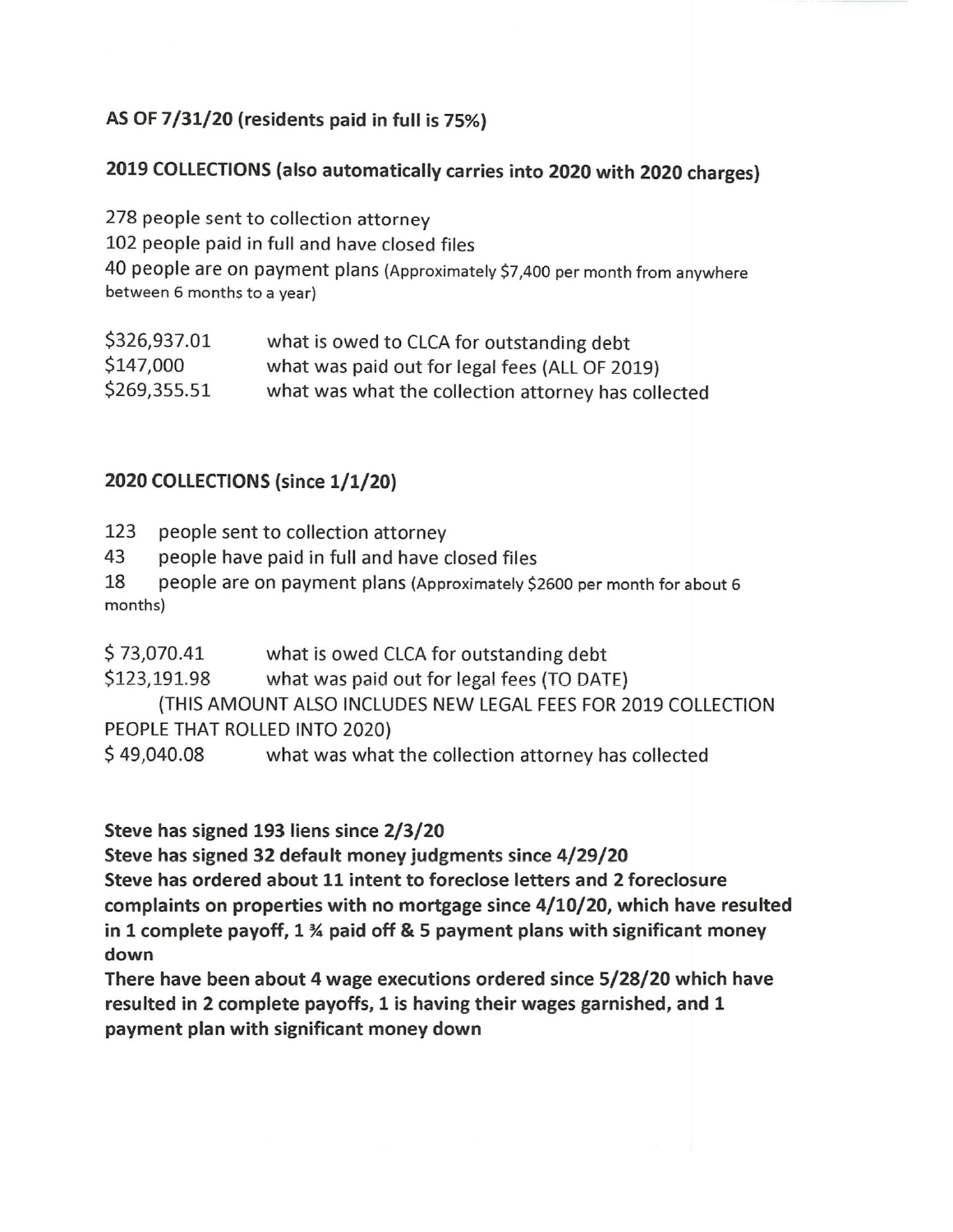By adding a step in the collection process of notifying the lien holder of the lien, I have managed to collect as of 3/31/20 \$16,684.66 4/30/20 \$10,746.98  $5/31/20$ \$339.00 = \$27,770.64 6/30/20 & 7/31/20 \$0 (probably because of COVID 19 and no one at the offices to look at the mail)